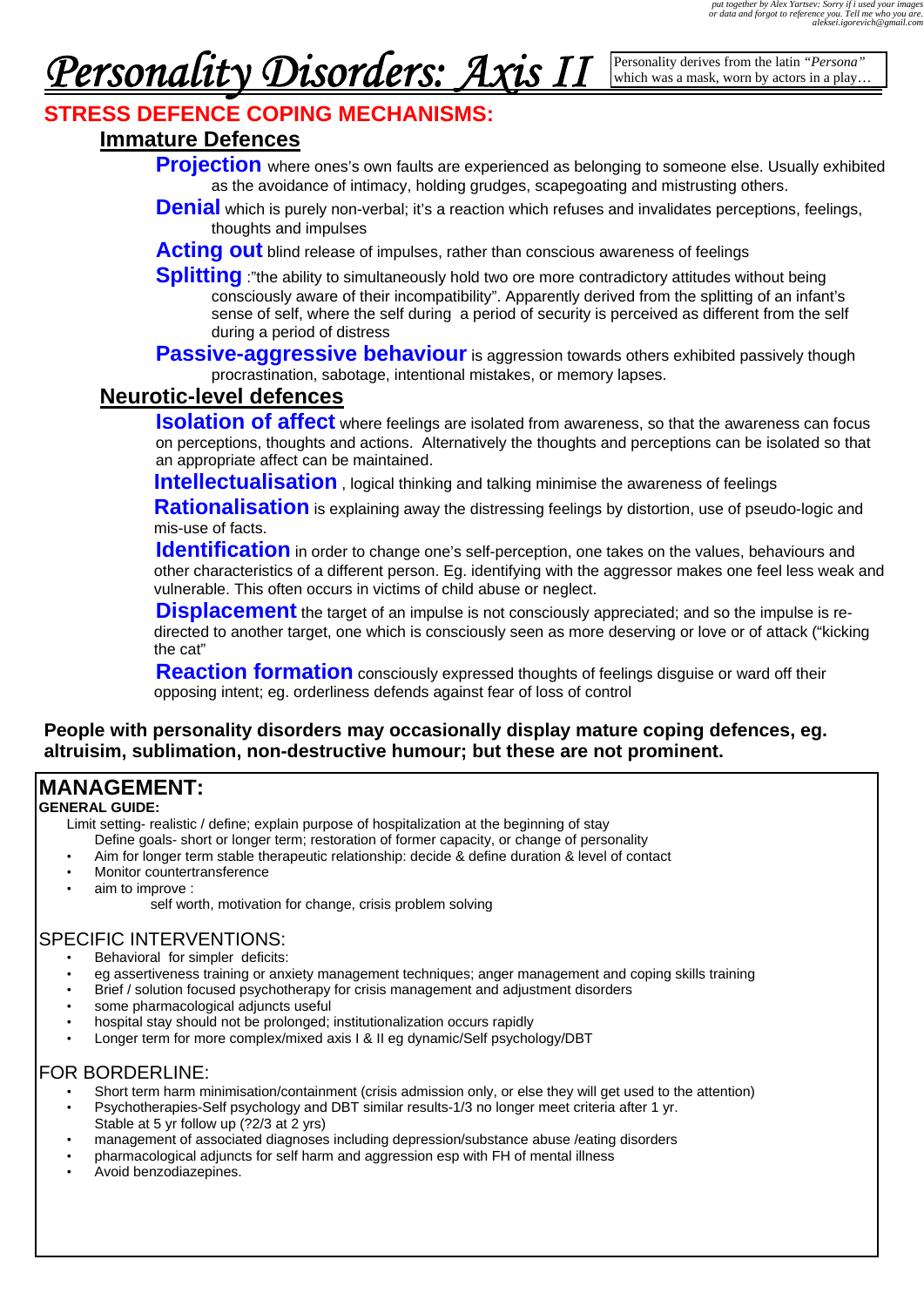### *Paranoid Personality Disorder*

- distrust and suspicion of others
- hostility and intimidation, or mere guardedness against people
- feel everyone is out to harm or humiliate them
- bear grudges
- easily slighted and offended
- spontaneity, playfulness, creativity and tenderness are scorned as unrealistic and weak
- displays of independence or disagreement from spouse or children are treated with hostility
- The people are prone to litigation against employer, neighbours, doctors, and government agencies.
- Childhood history is often one of harsh punitive parenting. This may be a displacement of hostility from the marriage onto the child.
- Repeated humiliation or belittling from peers and siblings compounds the person resentment.
- It seems that feelings of vulnerability and dependency are repressed and awareness of hostility and aggression is defended by denial and splitting.
- Projection and identification with the aggressor are used to anticipate and control the hurtulness of others.
- Depression, anxiety and psychosis may result when life stresses precipitate a "nervous breakdown"

#### - *Schizoid Personality Disorder*

- A pervasive pattern of detachment from social relationships
- A restricted range of expression of emotions in interpersonal settings, beginning by early adulthood and present in a variety of contexts, as indicated by four (or more) of the following:
	- neither desires nor enjoys close relationships, including being part of a family
	- almost always chooses solitary activities
	- has little, if any, interest in having sexual experiences with another person
	- takes pleasure in few, if any, activities
	- lacks close friends or confidants other than first-degree relatives
	- appears indifferent to the praise or criticism of others
	- shows emotional coldness, detachment, or flattened affectivity

## *Schizotypal Personality Disorder*

A pervasive pattern of social and interpersonal deficits marked by acute discomfort with, and reduced capacity for, close relationships as well as by cognitive or perceptual distortions and eccentricities of behavior, beginning by early adulthood and present in a variety of contexts, as indicated by five (or more) of the following:

- ideas of reference (excluding delusions of reference)
- odd beliefs or magical thinking that influences behavior and is inconsistent with
- subcultural norms (e.g., superstitiousness, belief in clairvoyance, telepathy, or "sixth sense"; in children and adolescents, bizarre fantasies or preoccupations)
- unusual perceptual experiences, including bodily illusions
- odd thinking and speech (e.g., vague, circumstantial, metaphorical, overelaborate, or stereotyped)
- suspiciousness or paranoid ideation
- inappropriate or constricted affect
- behavior or appearance that is odd, eccentric, or peculiar
- lack of close friends or confidants other than first-degree relatives
- excessive social anxiety that does not diminish with familiarity and tends to be associated with paranoid fears rather than negative judgments about self.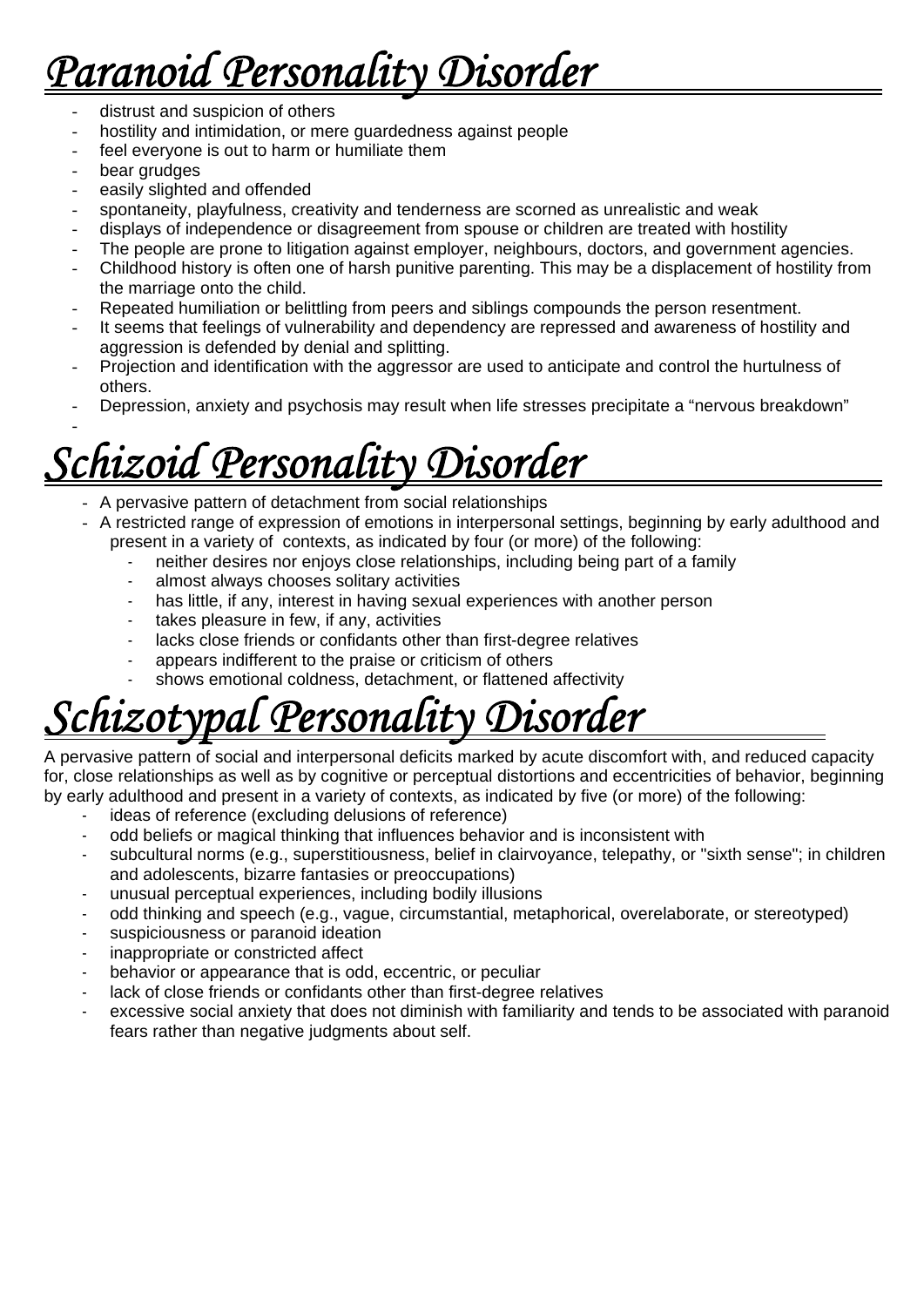## *Borderline Personality Disorder*

A pervasive pattern of instability of interpersonal relationships, self-image, and affects, and marked impulsivity beginning by early adulthood and present in a variety of contexts, as indicated by five (or more) of the following:

- frantic efforts to avoid real or imagined abandonment. - a pattern of unstable and intense interpersonal relationships characterized by alternating between
- extremes of idealization and devaluation
- identity disturbance: markedly and persistently unstable self-image or sense of self
- impulsivity in at least two areas that are potentially self-damaging (e.g., spending, sex, Substance Abuse, reckless driving, binge eating).
- recurrent suicidal behavior, gestures, or threats, or self-mutilating behavior
- affective instability due to a marked reactivity of mood (e.g., intense episodic dysphoria, irritability, or anxiety usually lasting a few hours and only rarely more than a few days)
- chronic feelings of emptiness
- inappropriate, intense anger or difficulty controlling anger (e.g., frequent displays of temper, constant anger, recurrent physical fights)
- transient, stress-related paranoid ideation or severe dissociative symptoms

### *Histrionic Personality Disorder*

A pervasive pattern of excessive emotionality and attention seeking, beginning by early adulthood and present in a variety of contexts, as indicated by five (or more) of the following:

- is uncomfortable in situations in which he or she is not the center of attention
- interaction with others is often characterized by inappropriate sexually seductive or provocative behavior
- displays rapidly shifting and shallow expression of emotions
- consistently uses physical appearance to draw attention to self
- has a style of speech that is excessively impressionistic and lacking in detail
- shows self-dramatization, theatricality, and exaggerated expression of emotion
- is suggestible, i.e., easily influenced by others or circumstances
- considers relationships to be more intimate than they actually are

### *Narcissistic Personality Disorder*

A pervasive pattern of grandiosity (in fantasy or behavior), need for admiration, and lack of empathy, beginning by early adulthood and present in a variety of contexts, as indicated

by five (or more) of the following:

- has a grandiose sense of self-importance (e.g., exaggerates achievements and talents, expects to be recognized as superior without commensurate achievements)
- is preoccupied with fantasies of unlimited success, power, brilliance, beauty, or ideal love
- believes that he or she is "special" and unique and can only be understood by, or should associate with, other special or high-status people (or institutions)
- requires excessive admiration
- has a sense of entitlement, i.e., unreasonable expectations of especially favorable treatment or automatic compliance with his or her expectations
- is interpersonally exploitative, i.e., takes advantage of others to achieve his or her own ends
- lacks empathy: is unwilling to recognize or identify with the feelings and needs of others
- is often envious of others or believes that others are envious of him or her
- shows arrogant, haughty behaviours or attitudes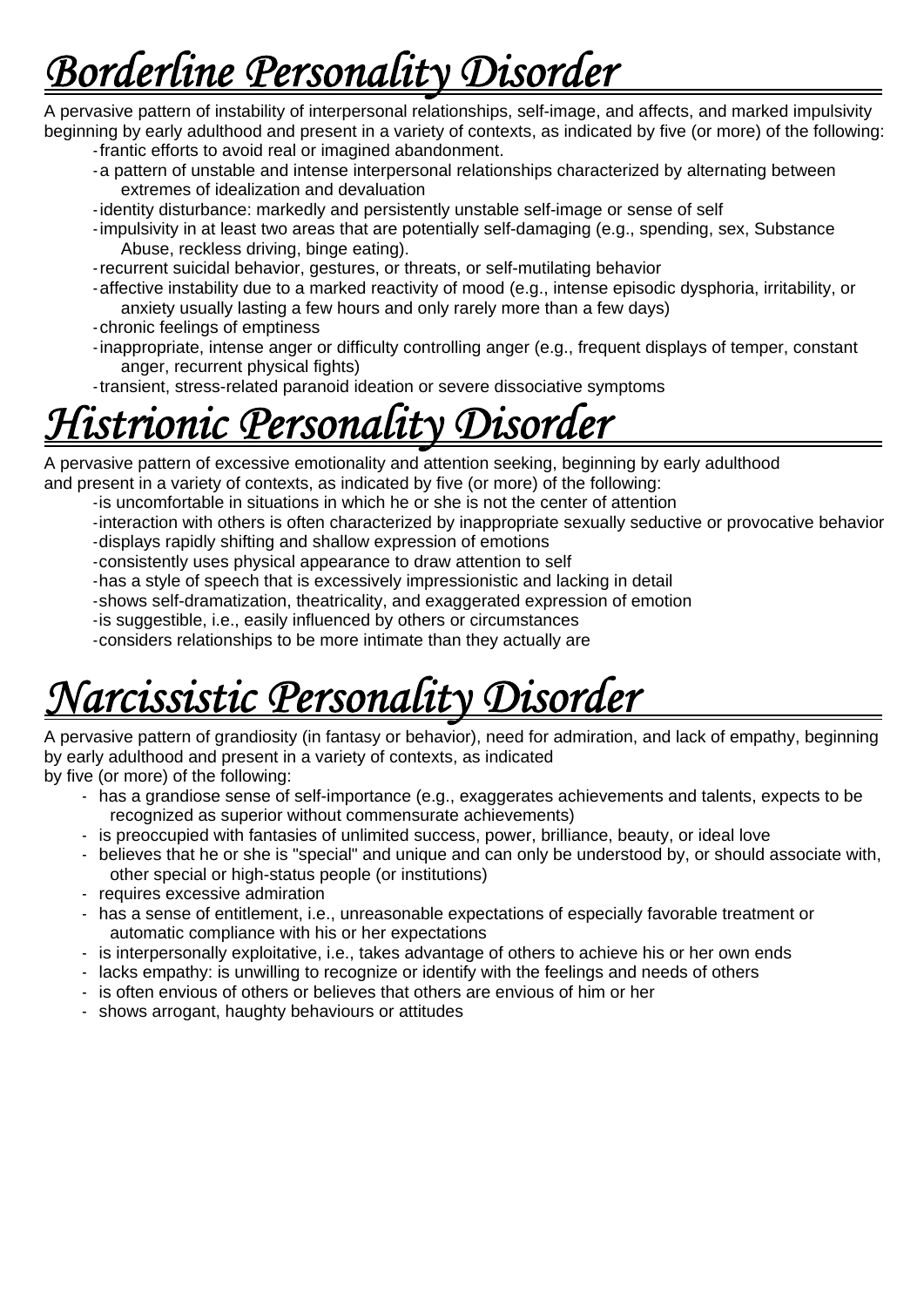# *Antisocial Personality Disorder*

There is a pervasive pattern of disregard for and violation of the rights of others occurring since age 15 years, as indicated by three (or more) of the following:

- failure to conform to social norms with respect to lawful behaviors as indicated by repeatedly performing acts that are grounds for arrest
- deceitfulness, as indicated by repeated lying, use of aliases, or conning others for personal profit or pleasure

- impulsivity or failure to plan ahead

- irritability and aggressiveness, as indicated by repeated physical fights or assaults

- reckless disregard for safety of self or others

- consistent irresponsibility, as indicated by repeated failure to sustain consistent work behavior or honor financial obligations
- lack of remorse, as indicated by being indifferent to or rationalizing having hurt, mistreated, or stolen from another

The individual must be least age 18 years.

There should be evidence of Conduct Disorder with onset before age 15 years.

### *Dependent Personality Disorder*

A pervasive and excessive need to be taken care of that leads to submissive and clinging behavior and fears of separation, beginning by early adulthood and present in a variety of contexts, as indicated by five (or more) of the following:

- -has difficulty making everyday decisions without an excessive amount of advice and reassurance from others
- -needs others to assume responsibility for most major areas of his or her life
- -has difficulty expressing disagreement with others because of fear of loss of support or approval.
- -Note: Do not include realistic fears of retribution.
- -has difficulty initiating projects or doing things on his or her own (because of a lack of self-confidence in judgment or abilities rather than a lack of motivation or energy)
- -goes to excessive lengths to obtain nurturance and support from others, to the point of volunteering to do things that are unpleasant
- -feels uncomfortable or helpless when alone because of exaggerated fears of being unable to care for himself or herself -urgently seeks another relationship as a source of care and support when a close relationship ends
- -is unrealistically preoccupied with fears of being left to take care of himself or herself

# *Avoidant Personality Disorder*

A pervasive pattern of social inhibition, feelings of inadequacy, and hypersensitivity to negative evaluation, beginning by early adulthood and present in a variety of contexts, as indicated by four (or more) of the following:

- -avoids occupational activities that involve significant interpersonal contact, because of fears of criticism, disapproval, or rejection
- -is unwilling to get involved with people unless certain of being liked
- -shows restraint within intimate relationships because of the fear of being shamed or ridiculed
- -is preoccupied with being criticized or rejected in social situations

-is inhibited in new interpersonal situations because of feelings of inadequacy

- -views self as socially inept, personally unappealing, or inferior to others
- -is unusually reluctant to take personal risks or to engage in any new activities because they may prove embarrassing